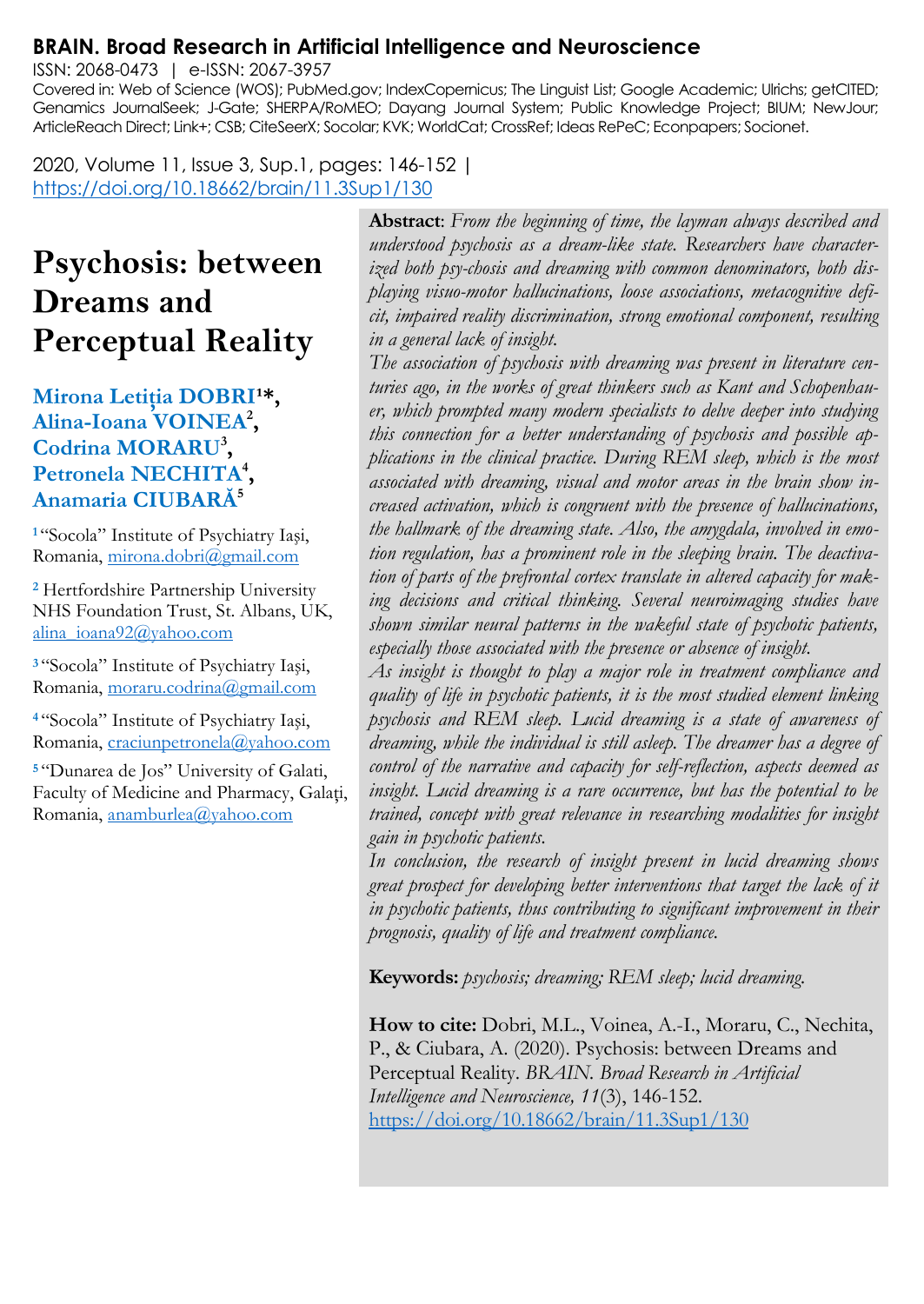## **Introduction**

The term *psychosis* has been defined in countless ways in literature, presenting an eternal debate between researchers and clinicians to reach a consensus in defining this phenomenon in a comprehensive way. The latest edition of the DSM-V diagnostic manual has opted for a somewhat broad definition of psychosis, using the term to encompass all severe mental disorders where the individual "loses touch with reality". Today, it is universally accepted that psychosis can occur in many clinical contexts, from schizophrenia and affective disorders to neurological, metabolic or substance abuse disorders. However, since psychosis has long been conceptually associated with schizophrenia, the two terms are often used interchangeably in both clinical and academic contexts.

The association between psychosis and the dream state can be observed in literature since the time of the great thinkers and psychopathologists of the world. Kant associates the psychotic individual with an awake dreamer, while Schopenhauer considers the dream as a short madness, and the madness as a long dream. Minkowski encompasses them in the term *alienation*, Schneider as *passivity*, and Jaspers associates them with the loss of critical abilities and judgment of one's own experience. Freud considered psychosis as an intrusion of the dream activity into the waking state (Limosani et al., 2011).

## **Psychosis and the dream state**

Any form of conscious experience recounted by an individual after waking, that can be assumed to have occurred during sleep, can be defined as a dream. REM sleep is most consistently associated with the most vivid and intense dreams, although convincing data has shown that some type of mental activity is possible during other stages of sleep. These perceptions and emotions generated internally display numerous cognitive peculiarities, such as a bizarre course, a key feature of the dream mentation, delusional thoughts and ideas, as well as a total lack of awareness or insight into one's real mental state. With this in mind, the dream state can be considered similar to a psychotic episode present in mental disorders such as schizophrenia, characterized by hallucinations, loosening of associations, incongruity of personal experience, loss of self-reflective capacity and often accompanied by a strong emotional component. Both the psychotic patient and the dreaming individual cannot discern between external and self-generated per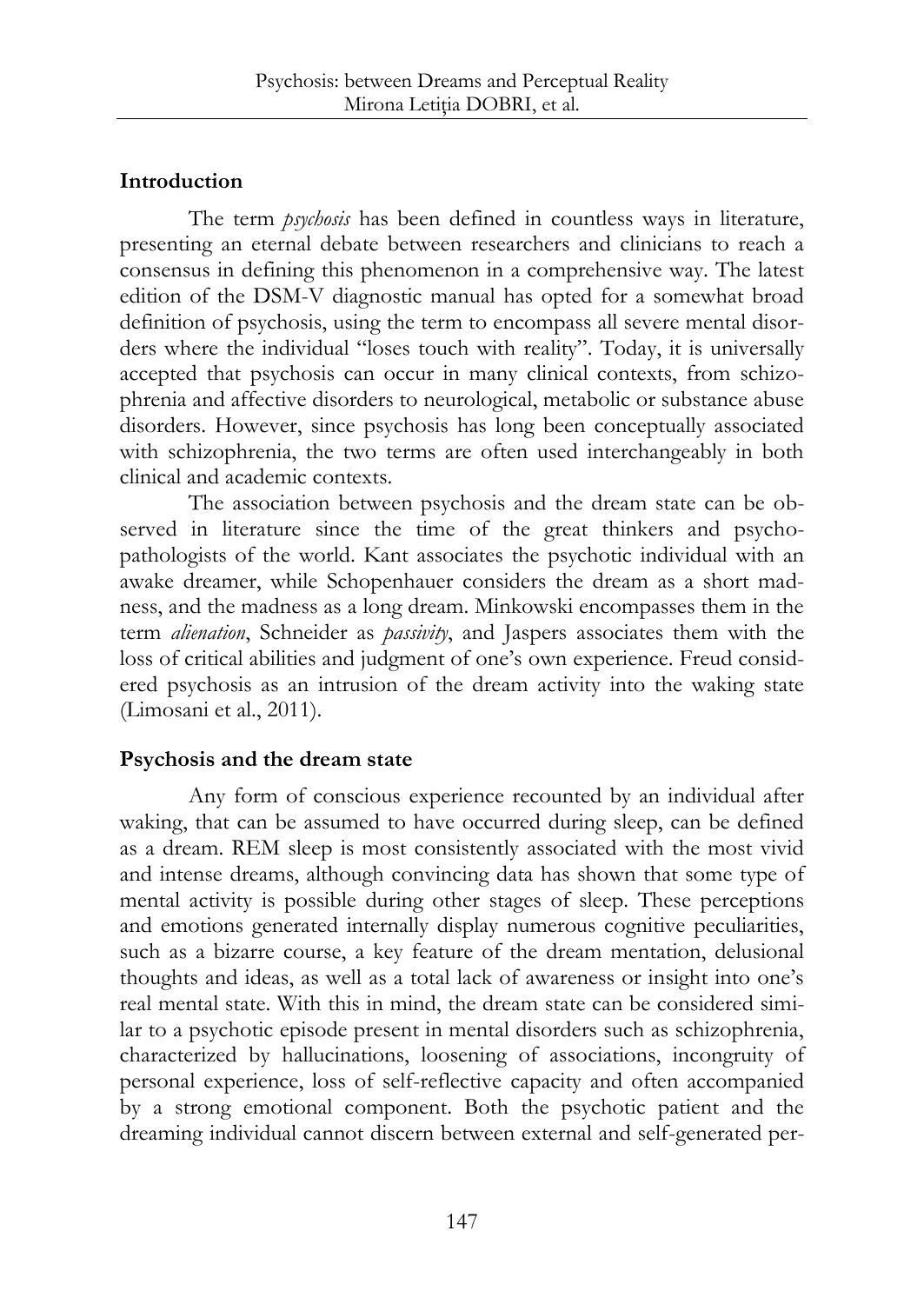ceptions, accepting bizarre experiences as being synonymous with reality (Dresler et al., 2014).

One of the most important elements that creates an association between psychosis and the dream state is the insight, or rather, the lack of it. This metacognitive deficit is the main criterion and also the most fascinating feature of the dream state, being considered an almost universal element of the dream process. At the same time, in psychotic patients, especially in patients diagnosed with schizophrenia, studies say that the lack of insight is present in 50 to 80% of subjects. By having decreased self-reflective capacity, the patient has a low compliance to treatment, which leads to multiple decompensations and hospitalizations, affecting the long-term prognosis and overall quality of life. Thus, the concept of insight has become of major importance in recent years in research on schizophrenia (Dresler et al., 2014; Eiser, 2005).

Lucid dreaming represents the state of conscious awareness of a dream while the individual is sleeping. Lucid dreams are generally thought to arise from non-lucid dreams in REM sleep. The major difficulty in conducting lucid dream research is that it is very uncommon to have spontaneous dream lucidity. Subjects may, however, be conditioned through pre-sleep autosuggestion. Lucid dreamers often acquire lucidity when they train themselves to take bizarre dream occurences as signs indicating the dreaming state. In an experimental setting, lucid dreamers can indicate to observers that they have become lucid by executing a preestablished set of eye movements. These voluntary eye movements can be used as a behavioral indicator of lucidity in the dreaming subject, as shown by EEG and EMG tracings of sleep, in conjunction with retrospective reports confirming that lucidity was achieved and that the eye movement signals were performed (Baird et al., 2019; Limosani et al., 2011).

#### **Consciousness in dreaming and psychosis**

Dream consciousness arises during REM sleep, in the context of a diminished sensitive and motor connection to the external environment. Freud has described consciousness as a primary process, a type of cognition characterized by an rudimentary, animalistic thinking process. Primary consciousness is a lower level of consciousness, based on the experience of *here and now*. It is meant to describe everything present in the perceptual space of the subject (Neculau, 2020), from one moment to the next, in a unitary block, with an absence of future-oriented planning or reflection on the past. In contrast, secondary consciousness is described as an awareness of consciousness, a higher order consciousness. In addition to the primary consciousness, it includes metacognitive processes such as the individual's ca-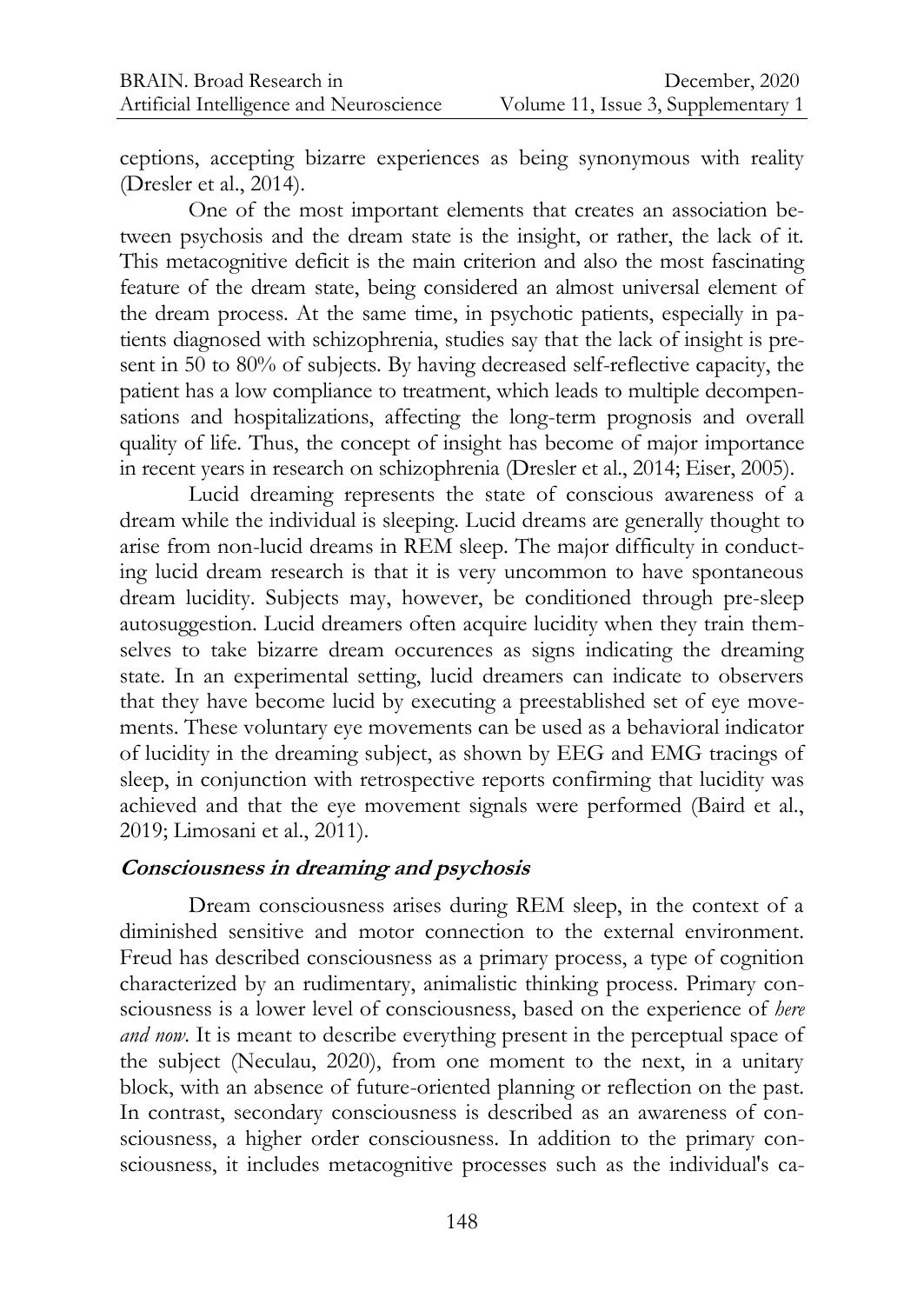pacity for reflection, judgment, deduction or inference. It is considered that during dream states, consciousness is mainly primary, so dreaming individuals do not have the ability to control or influence the experience happening during the dream. Primary consciousness is also dominant in the psychotic patient, when he has an altered capacity for self-reflection and autonomy (Voss et al., 2018, Voss et al., 2009).

Unlike ordinary dreams, the presence of insight is the defining criterion of lucid dreams. Within a lucid dream, the self-reflective capacity of the individual is present, as he is perfectly conscious of his dreaming state. He has the capacity to perceive reality as it is, so he recognizes hallucinations as being hallucinations, and he has various degrees of control of the narrative within the dream, with the possibility of initiating voluntary actions. Thus, within a lucid dream, both the primary consciousness and the secondary consciousness are present. Lucid dreams are rarely seen in normal subjects, but have the potential to be acquired through training. This concept has particular relevance in the research for ways to help patients gain insight in their psychotic states (Voss et al., 2018; Mota et al., 2016).

### **Lucid dreaming and dissociative mental states**

Lucidity or insight refers to the individual's mental capacity to be conscious of his dreaming state. The ability to reflect on the present dream state requires the individual's approach from an "outside" perspective, a dissociation. The dreamer lives the dream experience as if it were playing on a screen, similar to the derealization from the waking state, or observing himself "from outside", similar to depersonalization. Dissociative elements are often accentuated in lucid dreams compared to the REM stage of ordinary dreams (Voss et al., 2018).

Dissociative thinking is normally brief in awake subjects and may occur as an isolated experience or in the course of several psychiatric disorders (Vlad, 2019). In healthy subjects, dissociative thinking is seen especially in daydreaming. It has been correlated with inclinations to fantasize during the day. Dissociative cognition is a common symptom closely associated with anxiety in psychotic awake patients, loosing the sense of reality, thereby impairing orientation in the present moment (Eiser, 2005; Voss et al., 2018).

During psychosis, dissociative phenomena appear most frequently along with positive symptoms, thus being considered undesirable. However, recent studies suggest that dissociative thinking is transient in the early stages of the disease, and can subsequently lead to loss of self-identity or depersonalization. Thus, the dissociative phenomena in lucid dreams are similar to those in the early psychotic stages (Chirita et al., 2012). The increased fre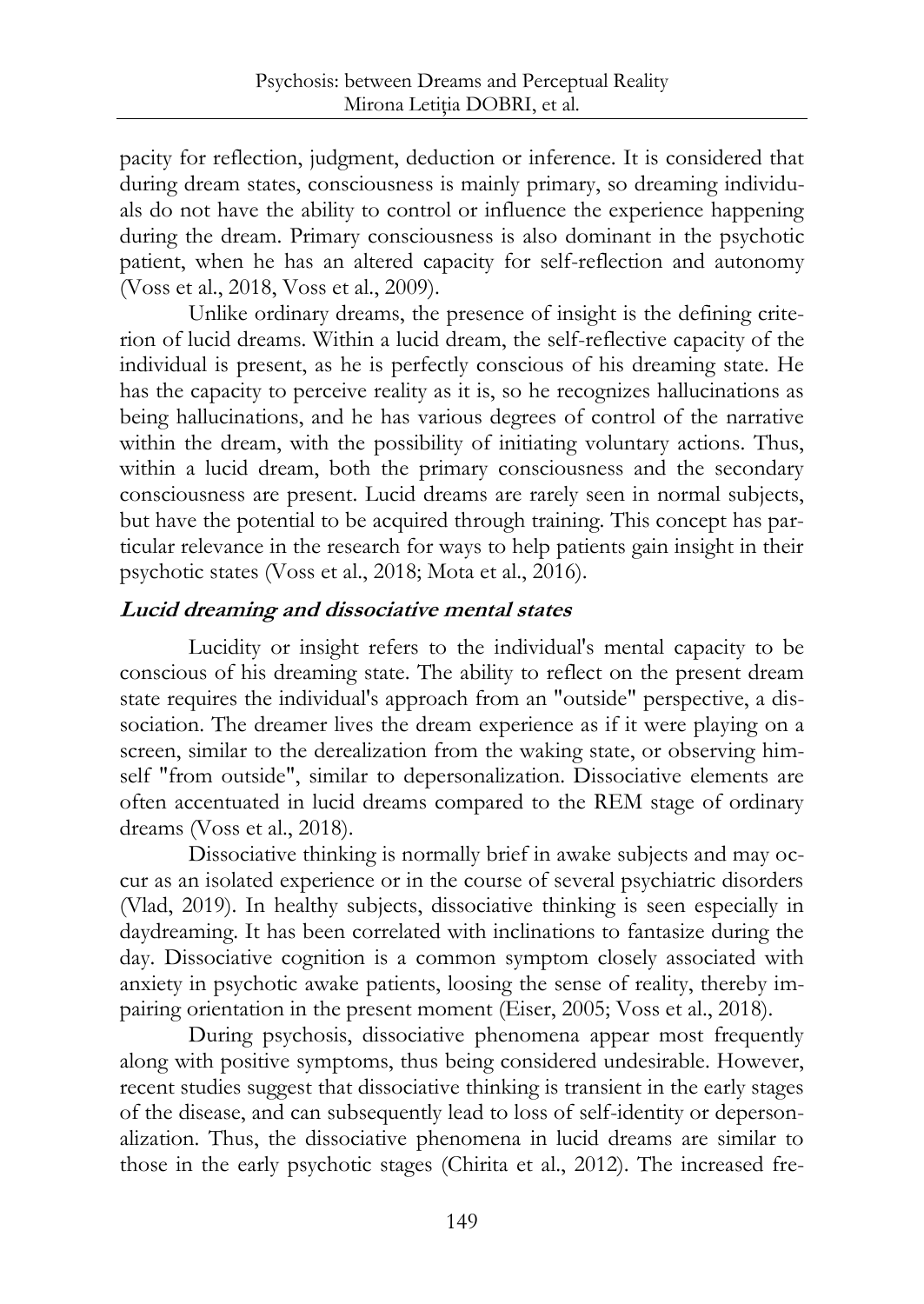quency of dissociations in lucid dreaming, compared to the normal REM stage, might lead to a decrease in quasi-psychotic dream phenomena, thus being considered desirable in the dream context. Dissociative thinking during the dream state can be a way to leave the quasi-psychotic state of dreaming, while dissociation in patients at risk can be a trigger for a full-blown psychotic episode. Also, it was observed that dissociative thoughts are correlated with a decrease in negative emotions, bringing forward the potential to study dissociation in lucid dreaming as a therapeutic intervention to reduce psychotic symptoms in the wake patients (Vallat & Ruby, 2019).

Beyond the phenomenological aspect, we can talk about numerous electrophysiological and imaging correlations. Dissociative phenomena are electrophysiologically correlated with selective increases in gamma band activity in the fronto-temporal areas, while the occipito-parietal regions maintain the typical profile for REM sleep. Also, there is alpha band suppression and defective communication between the frontal and temporal areas. In psychodynamic terms, these elements are conceptualized as symptoms of neurotic, borderline or immature type defense mechanisms, meant to avoid the suppressed desires of the awake individual (Macêdo et al., 2019; Voss et al., 2018).

### **Neural correlations**

At the neuronal level, multiple correlations have been found between waking psychosis and dream states. During normal dreams occurring in REM sleep, the motor and visual areas show increased metabolic activity, which is suggestive for the hallucinations present in the dream state. The same phenomenon is observed in the amygdala, medial prefrontal cortex and anterior cingulate gyrus, areas involved in emotion processing. In contrast, the dorsolateral prefrontal cortex, supramarginal cortex, and precuneus, associated with the use of critical thinking and volitional processes, have decreased activity (Baird et al., 2019; Dresler et al., 2014).

Insight in lucid dreams has been associated with the activation of neocortical regions such as the dorsolateral and frontopolar prefrontal cortex, as well as the precuneus, supramarginal gyrus in the parietal cortex, and occipito-temporal regions. The prefrontal and parietal areas are involved in higher cognitive processes such as intelligence and memory. The dorsolateral prefrontal cortex is involved in exerting metacognitive functions and the precuneus is involved in the processing of self-referential thoughts. The activation pattern observed in these regions during REM sleep suggests the reinstatement of reflective capacities characteristic of the insight present in lucid dreams (Dresler et al., 2014; Mota-Rolim & Araujo, 2013).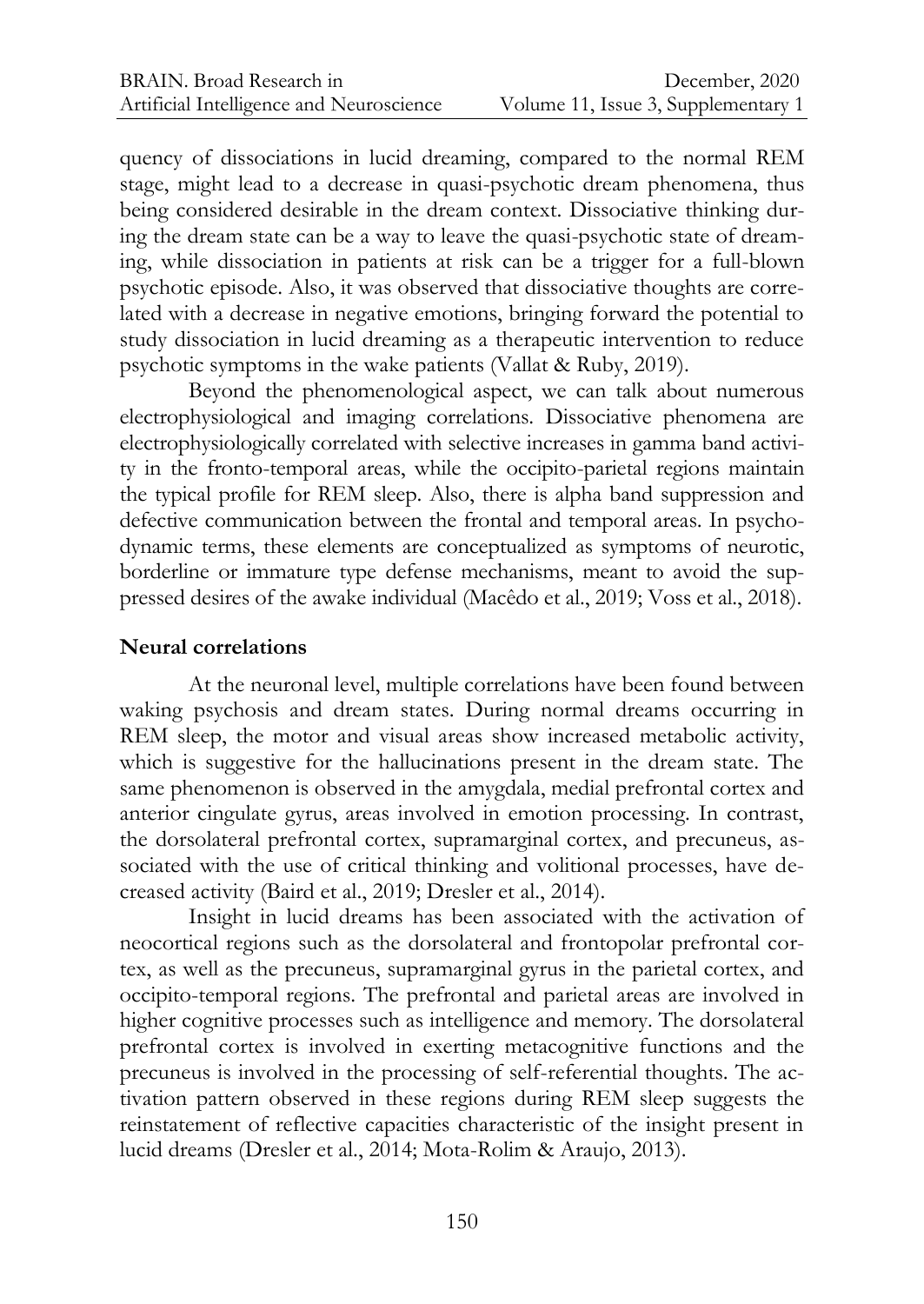Multiple neurophysiological studies in patients with schizophrenia have shown a close relationship between the absence of insight and decreased cognitive performance, mediated by the prefrontal cortex, aspect that is confirmed by neuroimaging studies. The latter also support the involvement of the parietal regions. Studies using functional MRI in patients with schizophrenia who were asked to perform tasks that test their ability of self-reflection suggested neural activation patterns in the regions of the upper left frontal gyrus, right medial frontal gyrus, bilateral precuneus, left inferior parietal lobe, and left angular gyrus (Mota-Rolim & Araujo, 2013).

The literature mentions a multitude of brain regions linked to the presence of insight in psychosis, the most important discoveries being related to the prefrontal, cingulate and medial parietal cortex, regions that show an overlap with areas of increased activity during dreams with insight. Because insight is associated with better treatment adherence in patients with schizophrenia, interventions that promote it are considered crucial for therapeutic success. These include antipsychotics, psychoeducation, cognitivebehavioral therapy, video self-observation and metacognitive training. The latter has been shown to stimulate the activity of the prefrontal cortex. This approach is often used for the induction of lucid dreams, by stimulating the capacities of self-suggestion and self-reflection. It has many applications in clinical practice, especially in nightmare therapy and is therefore suitable for research in order to use it widely to stimulate the induction of insight in patients with schizophrenia (Dresler et al., 2014).

## **Conclusion**

Recent EEG and neuroimaging research shows that regions that are connected to insight deficits in psychosis are strongly activated in lucid compared to non-lucid dreaming. This correlation empirically supports the analogy between the metacognitive dysfuntion in psychosis and non-lucid dreaming. Lucid dreams show a remarkable similarity at the neuronal level with insight psychosis. Research on lucid dreams, although limited to date, may be a starting point for the development of new strategies and techniques for inducing insight in patients with psychosis, thus contributing to a better long-term prognosis, treatment compliance and a better quality of life in these patients.